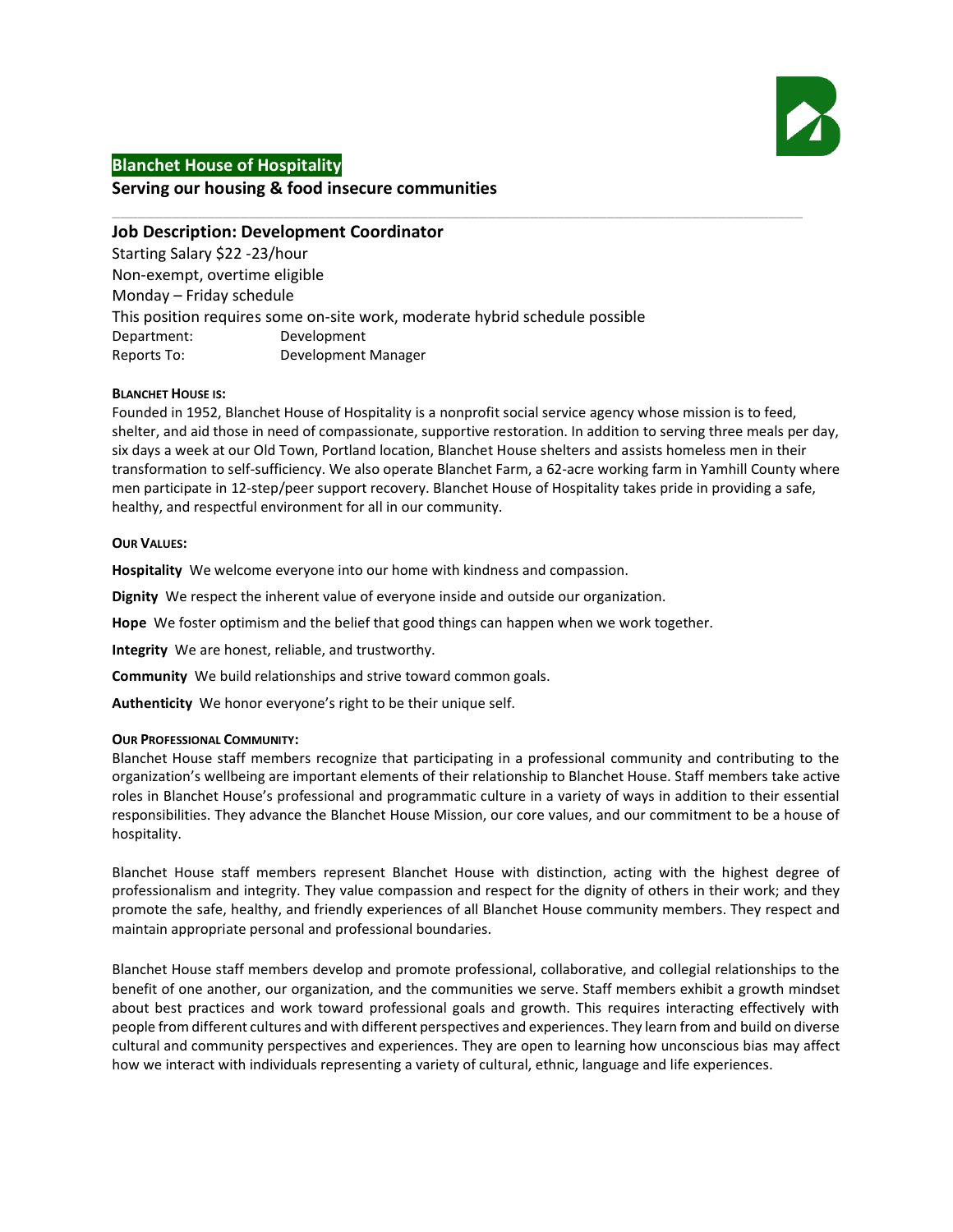

#### **POSITION SUMMARY**:

As a member of the Development Team, the Development Coordinator supports Blanchet House's development and fundraising efforts by performing a variety of essential tasks involving project management, data management, donor relations, prospect research, and work that supports the organization's strategic communications.

## **ESSENTIAL RESPONSIBILITIES:**

- Supportsfundraising events and projects, including the annual Blanchet House Lend a Helping Hand Brunch, ongoing and special campaigns, and donor engagement events.
- Responds to donor questions about giving history and supporting Blanchet House.
- Serves as Database Manager and promotes overall data integrity, reports, gift and demographic data entry, and overall system usage; utilizes database systems to track donations and create acknowledgments.
- Executes the gift entry process, which includes accurately recording pledges and gifts, preparing matching gift submissions, preparing and mailing acknowledgement and pledge reminder documentation, producing monthly gift reports, updating and correcting donor contact records, recording and processing banking deposits, and supporting marketing department efforts to track donation origin and evaluate return on investment.
- Coordinates with the Office & Operations Manager to ensure that deposits are prepared regularly and that required bookkeeping reports are produced monthly.
- Uses the database to track foundation and corporate grants, recording application materials, deadlines, payment schedules, and required reports.
- Produces necessary reports, mailing lists, and donor lists as scheduled and as requested.
- Produces reports and donor lists for financial reports and projects, including annual 990 filings and financial audits, the Annual Report, and year-end giving acknowledgment and documentation.
- Record and track stewardship plans and moves for prospective and current donors.
- Collaborates with Development Team to conduct prospect research and wealth on current and prospective donors with the goal of creating a donor profile.
- Supports and initiates process and tool improvements within their scope of work.
- Assists with scheduling donor meetings and briefings.
- Supports the creation of key print and digital donor communications.

# **GENERAL RESPONSIBILITIES:**

Blanchet House staff members recognize that participating in a professional community and contributing to the organization's wellbeing are important elements of their relationship to Blanchet House. Staff members are expected to take active roles in Blanchet House's professional and programmatic culture in a variety of ways in addition to their essential responsibilities. Blanchet House staff members:

- Advance the Blanchet House Mission and Core Values; our commitment to DEIJ principles and action; and our services as a house of hospitality to those in need. Blanchet House staff members represent Blanchet House with distinction, acting with the highest degree of professionalism, integrity, and confidentiality. They value compassion and respect for the dignity of others in their work; and they promote the safe, healthy, and friendly experiences of all Blanchet House community members. This includes helping to maintain Blanchet House policies, procedures, and expectations.
- Develop and promote professional, collaborative, and collegial relationships to the benefit of Blanchet House and the communities we serve. This requires interacting effectively with people from different cultures and with different perspectives and experiences. Blanchet House staff members participate in staff and committee meetings, Blanchet House's culture and community, and the day-to-day services of the organization.